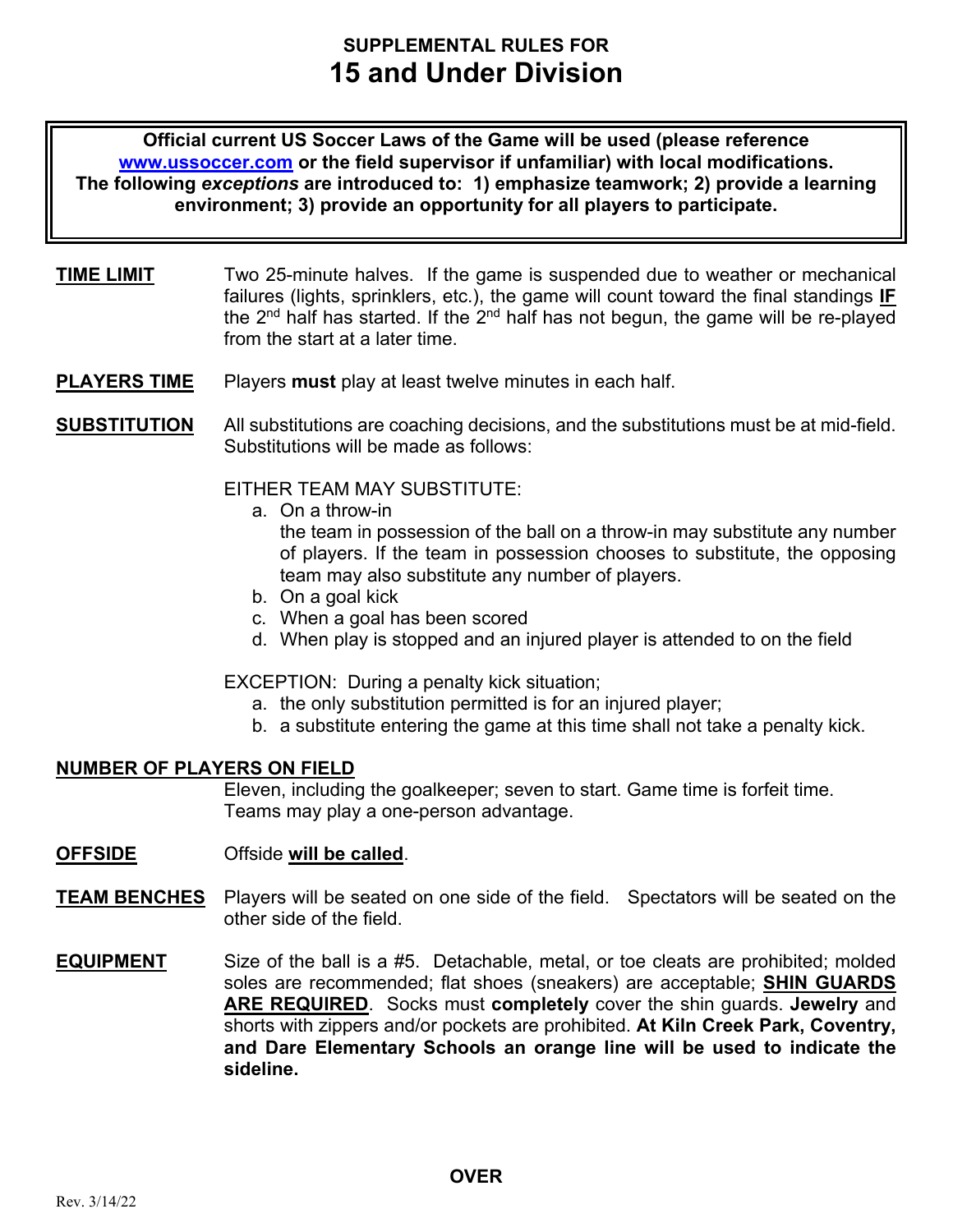## **AWARDS** There will be no post-season tournament.

Standings are maintained by a "total points" system.

- 1. Two points are awarded for each win.
- 2. One point is awarded for each tie.
- 3. No points for losses, nor are there deducted points.

First- and second-place teams at end of the season receive awards.

- 1. In the case of two-way ties, results of the head-to-head competition (but not total goals) shall determine champion and runner-up.
- 2. In the event of three-way ties (or anything over a three-way tie), results of the head-to-head competition of those teams involved will be judged by the "total points" system.

**EXAMPLE: Team A - 13 points (end of season) Team B - 13 points (end of season) Team C - 13 points (end of season)** 

| Team A:                | Team B:                              | Team C:           |
|------------------------|--------------------------------------|-------------------|
| <b>B</b> vs A - B wins | <b>B</b> vs A - B wins               | A vs C - tie game |
| A vs B - A wins        | B vs C - tie game                    | B vs C - tie game |
|                        | A vs B - A wins<br>C vs A - tie game | C vs A - tie game |
|                        | A vs C - tie game<br>C vs B - B wins | C vs B - B wins   |

"A" compiles 4 total points in head-to-head competition.

"B" compiles 5 total points in head-to-head competition.

"C" compiles 3 total points in head-to-head competition.

The highest point totals determine the winner(s). In this case, Team B finishes in first and Team A finishes second.

If still tied, convert to defensive goals between teams, and then the season will be used to place teams.

Every player in the league will receive a participation jersey.

# **UNSPORTSMANLIKE CONDUCT** -

All players and coaches will be suspended for a minimum of one (1) game upon notice of their third yellow card in a season, issued by the referee. Any player or coach ejected from a game, (receiving a red card by a referee), will automatically be suspended one (1) game for unsportsmanlike conduct and two (2) games for fighting. The suspension will be served during the next scheduled game (s) by his/her team. No notice of the suspension will be required. In the event a player/coach deviates from the suspension, it will constitute a forfeit.

**HEADERS** Limited heading in practice for players in 14 & 18u. Any player suspected of suffering a head injury must be substituted for evaluation. There are no heading restrictions in games.